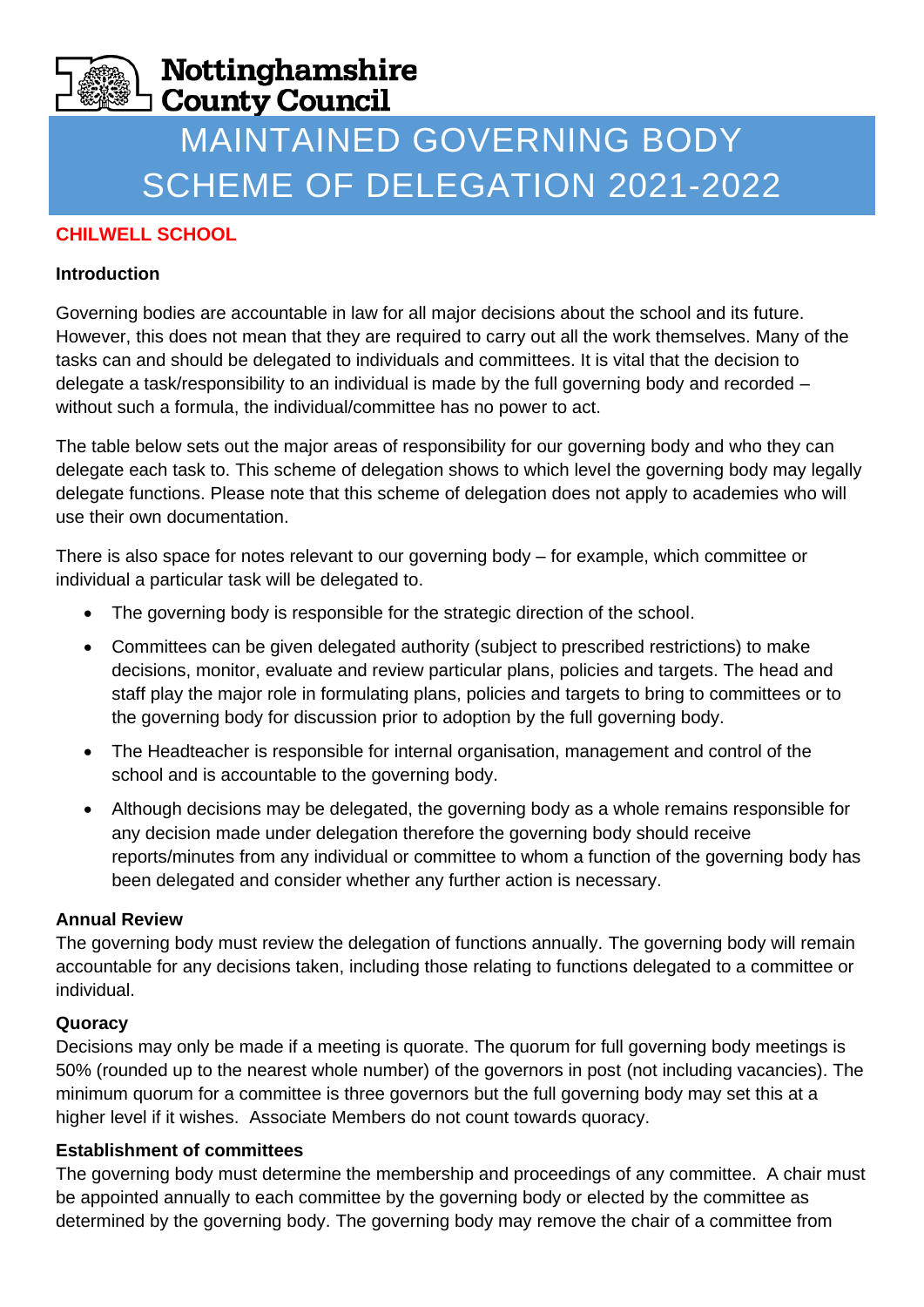office at any time. The governing body must appoint a clerk to each committee established by it, who must not be the headteacher of the school.

## **Some additional notes:**

Schools are required by law to establish the following statutory committees (where necessary):

- Community, Voluntary Controlled, Voluntary Aided and Foundation schools Staff hearing/appeals
- Voluntary Aided and Foundation schools Admissions Committee

#### **Finance**

- Annual budgets should be approved and submitted no later than 31 May each year
- SFVS (Schools Financial Value Standard) should be approved, signed by the chair of governors and submitted to LA school finance by no later than 31 March each year
- The governing body may delegate consideration of the SFVS questions to the Finance Committee but a detailed report must be given to the full governing body and the chair of governors must sign the completed form.

#### **Chairs emergency powers**

The chair – or vice-chair if the chair is unavailable or the position is vacant – can make decisions on the governing body's behalf using the power of 'chair's action' (Regulation 8 of the Role, Procedures and Allowances Regulations).

Decisions taken under the power of 'chair's action' must be reported to the governing body at the first available opportunity.

While there is no specified restriction on which functions the chair may exercise under chair's action, the power should only be used where any delay would be likely to be seriously detrimental to the interests of:

- the school
- any pupil at the school or his/her parent
- or a person who works at the school.

#### **Key**

Level 1: Full governing body

Level 2: A committee of the governing body

Level 3: An individual governor

Level 4: Headteacher.

Grey box Function **cannot** be carried out at this level.

- $\checkmark$  Action could be undertaken by this level
- X Although legally possible to delegate to this level, it is not recommended. Significant decisions, monitoring and evaluation are best undertaken by the governing body or a committee with delegated authority, not by individuals. As long as it is line with the regulations governing bodies are free to decide for themselves.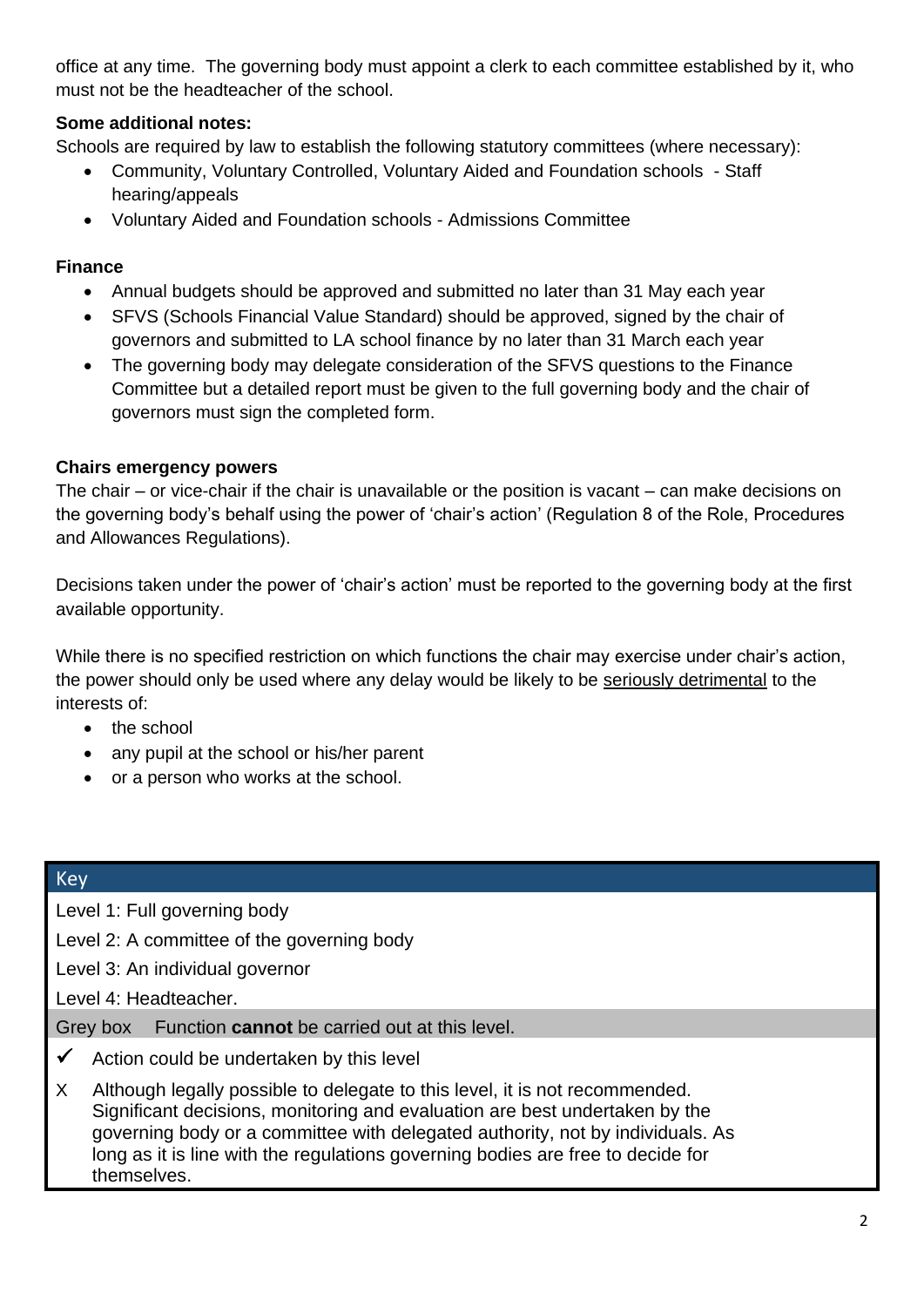|                     |                |                                                                                                                                                                                                    |              | Level          |   |                | In our school,<br>this                                    |
|---------------------|----------------|----------------------------------------------------------------------------------------------------------------------------------------------------------------------------------------------------|--------------|----------------|---|----------------|-----------------------------------------------------------|
| Area                |                | <b>Function</b>                                                                                                                                                                                    | 1            | $\overline{2}$ | 3 | $\overline{4}$ | responsibility is<br>delegated to:                        |
|                     | 1              | To approve the initial budget plan each<br>financial year                                                                                                                                          | $\checkmark$ | $\checkmark$   |   |                | <b>Business</b><br>Management<br>Committee                |
|                     | $\overline{2}$ | Ensure adherence to the LA scheme for<br>financing schools in relation to:<br>obtaining quotes and inviting tenders<br>inventories and security of assets<br>use of income from the sale of assets | $\checkmark$ | ✓              |   | $\checkmark$   | Governing Body                                            |
|                     | 3              | To agree annual action plans and monitor<br>how school premiums are spent (i.e. PE and<br>sports premium, Y7 numeracy and maths<br>catch up premium, service premium and the<br>pupil premium)     | $\checkmark$ | ✓              |   |                | Curriculum and<br><b>Student</b><br>progress<br>Committee |
|                     | $\overline{4}$ | To monitor monthly expenditure                                                                                                                                                                     | $\checkmark$ | $\checkmark$   |   | $\checkmark$   | <b>Business</b><br>Management<br>Committee                |
|                     | 5              | Review completed mid-year reforecast and<br>note impact of changes to projected carry<br>forward                                                                                                   | $\checkmark$ | ✓              |   | $\checkmark$   | <b>Business</b><br>Management<br>Committee                |
|                     | 6              | Submit surplus balance return to CFCS<br>finance by 31 May                                                                                                                                         | $\checkmark$ | $\checkmark$   |   |                | <b>Business</b><br>Management<br>Committee                |
|                     | $\overline{7}$ | Approve the school's SFVS                                                                                                                                                                          | $\checkmark$ |                |   |                | Governing Body                                            |
| Budgets/<br>Finance | 8              | To review and approve the School's Finance<br>Policy                                                                                                                                               | $\checkmark$ | $\checkmark$   |   |                | Governing Body                                            |
|                     | 9              | To determine arrangements for the accounts,<br>and annual auditing of the school funds and to<br>send audited accounts to CFCS internal audit                                                      | $\checkmark$ | ✓              |   |                | <b>Business</b><br>Management<br>Committee                |
|                     | 10             | To monitor actions following a LA internal<br>audit                                                                                                                                                | $\checkmark$ |                |   |                | <b>Business</b><br>Management<br>Committee                |
|                     | 11             | To approve write off of irrecoverable debts<br>and the disposal of surplus and damaged<br>equipment                                                                                                | $\checkmark$ |                |   |                | Governing Body                                            |
|                     | 12             | To establish a charging and remissions policy                                                                                                                                                      | $\checkmark$ | $\checkmark$   |   |                | <b>Business</b><br>Management<br>Committee                |
|                     | 13             | To establish the financial limits of delegated<br>authority to enter into commitments and to<br>authorise payments                                                                                 | ✓            |                |   |                | Governing Body                                            |
|                     | 14             | To enter into contracts (above £25,000)                                                                                                                                                            | $\checkmark$ |                |   |                | Governing Body                                            |
|                     | 15             | To enter into contracts (below set financial<br>limit as set in finance policy)                                                                                                                    | $\checkmark$ | ✓              |   | $\checkmark$   | <b>Business</b><br>Management<br>Committee                |
|                     | 16             | Setting the Individual School Range (ISR). In<br>accordance with School Pay Policy, set or<br>reset the IPR if circumstances change                                                                | $\checkmark$ |                |   |                | Governing Body                                            |
|                     | 1              | To decide to recruit a new headteacher,<br>determine job description and IPR                                                                                                                       | $\checkmark$ |                |   |                | Governing Body                                            |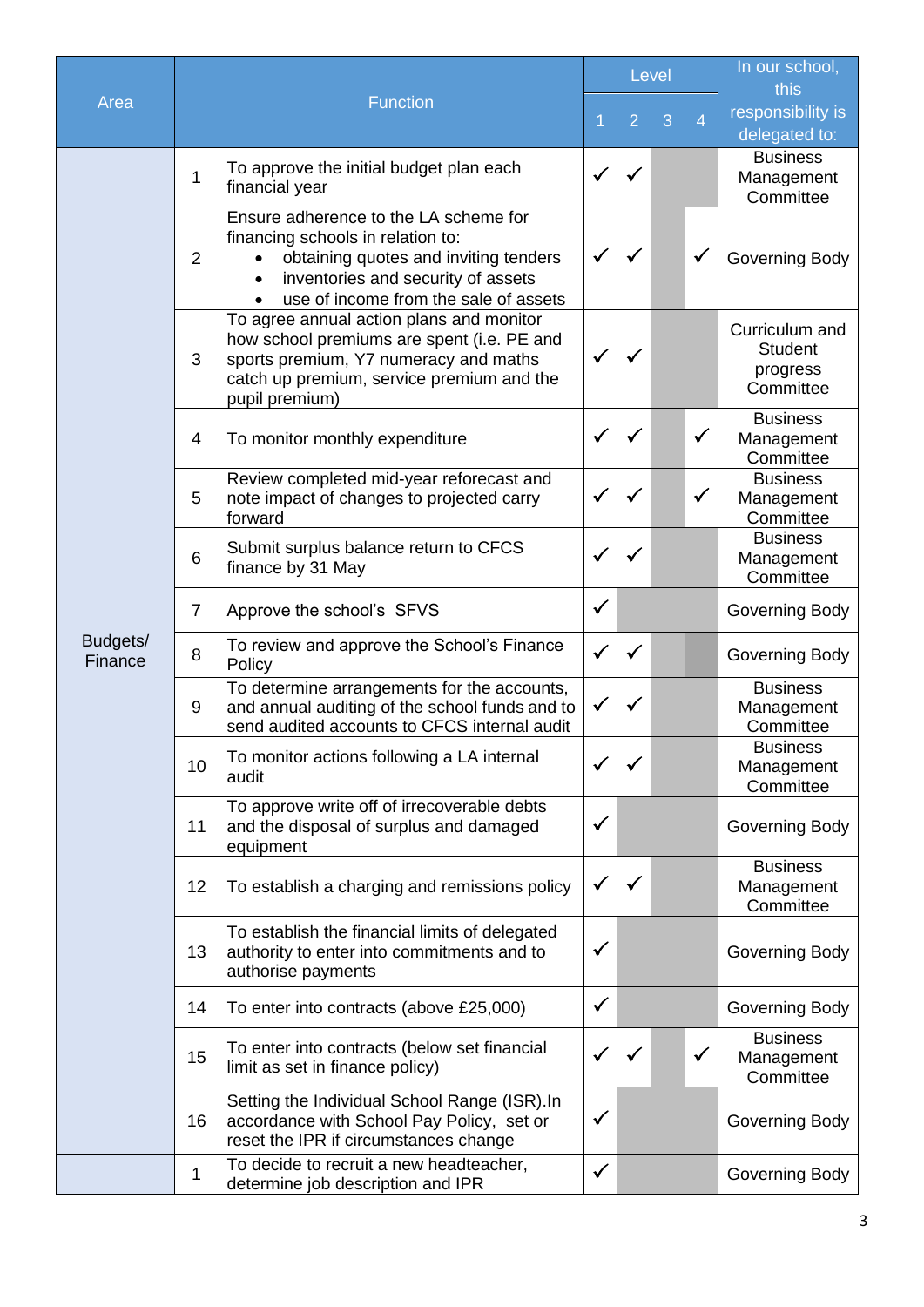| Staffing | $\overline{2}$ | Appoint selection panel for headteacher                                                                                                                                                                                                                                                                               | $\checkmark$ |              |              |              | Governing Body                                         |
|----------|----------------|-----------------------------------------------------------------------------------------------------------------------------------------------------------------------------------------------------------------------------------------------------------------------------------------------------------------------|--------------|--------------|--------------|--------------|--------------------------------------------------------|
|          | 3              | To decide to recruit a new deputy<br>headteacher, determine job description and<br><b>IPR</b>                                                                                                                                                                                                                         | $\checkmark$ |              |              |              | Governing Body                                         |
|          | 4              | Appoint selection panel for deputy head                                                                                                                                                                                                                                                                               | $\checkmark$ |              |              |              | Governing Body                                         |
|          | 5              | To determine the arrangements for the<br>appointment of senior leadership team,<br>including job description and pay range                                                                                                                                                                                            | $\checkmark$ |              |              |              | Governing Body                                         |
|          | 6              | Ratification of the appointment of a<br>headteacher and deputy headteacher                                                                                                                                                                                                                                            | $\checkmark$ |              |              |              | Governing Body                                         |
|          | $\overline{7}$ | To ensure the appointment of all staff on the<br>leadership spine are made and reviewed in<br>line with the school pay policy, statutory<br>regulations and, for support staff, the JE<br>scheme adopted by the governing body                                                                                        | $\checkmark$ |              |              |              | <b>Business</b><br>Management<br>Committee             |
|          | 8              | Appointment of all other staff                                                                                                                                                                                                                                                                                        |              |              |              | $\checkmark$ | Headteacher                                            |
|          | 9              | To review annually the pay policy                                                                                                                                                                                                                                                                                     | $\checkmark$ | $\checkmark$ |              |              | Governing Body                                         |
|          | 10             | To monitor the implementation of pay<br>decisions in line with the pay policy and legal<br>requirements                                                                                                                                                                                                               |              | $\checkmark$ |              | $\checkmark$ | Pay Committee                                          |
|          | 11             | To consider the recommendations of the<br>appraisal governors in relation to the<br>headteacher's pay                                                                                                                                                                                                                 |              | ✓            |              |              | Pay Committee                                          |
|          | 12             | To receive a report from the headteacher on<br>pay progression for all teaching and support<br>staff                                                                                                                                                                                                                  |              | $\checkmark$ |              |              | Pay Committee                                          |
| Staffing | 13             | To determine and review any temporary pay<br>allowances in line with the schools pay policy                                                                                                                                                                                                                           |              | $\checkmark$ |              |              | Pay Committee                                          |
|          | 14             | Suspending head                                                                                                                                                                                                                                                                                                       |              |              |              |              | Normally Chair,<br>supported by a<br>senior LA officer |
|          | 15             | Suspending staff (except head)                                                                                                                                                                                                                                                                                        |              | $\checkmark$ |              | $\checkmark$ | Head teacher                                           |
|          | 16             | Ending suspension (head)                                                                                                                                                                                                                                                                                              | $\checkmark$ | ✓            | $\checkmark$ |              | Governing Body                                         |
|          | 17             | Ending suspension (except head)                                                                                                                                                                                                                                                                                       | $\checkmark$ | $\checkmark$ | $\checkmark$ | $\checkmark$ | Governing Body                                         |
|          | 18             | To determine the staffing complement of the<br>school in line with the budget and<br>requirements of the school                                                                                                                                                                                                       | $\checkmark$ | ✓            |              |              | <b>Business</b><br>Management<br>Committee             |
|          | 19             | To determine and review staffing structure<br>including any temporary appointments in line<br>with the fixed term agreement policy. To<br>ensure all teaching posts are paid in line with<br>the STPCD. To ensure all support staff posts<br>are evaluated and paid in line with the<br>schools Job Evaluation Scheme | $\checkmark$ |              |              |              | <b>Business</b><br>Management<br>Committee             |
|          | 20             | In voluntary and foundation schools to agree<br>whether or not the Chief Education<br>Officer/diocesan authority should have<br>advisory rights                                                                                                                                                                       | $\checkmark$ |              |              |              | Governing Body                                         |
|          | 21             | To produce and maintain a central record of<br>recruitment and vetting checks                                                                                                                                                                                                                                         |              |              |              | $\checkmark$ | Headteacher                                            |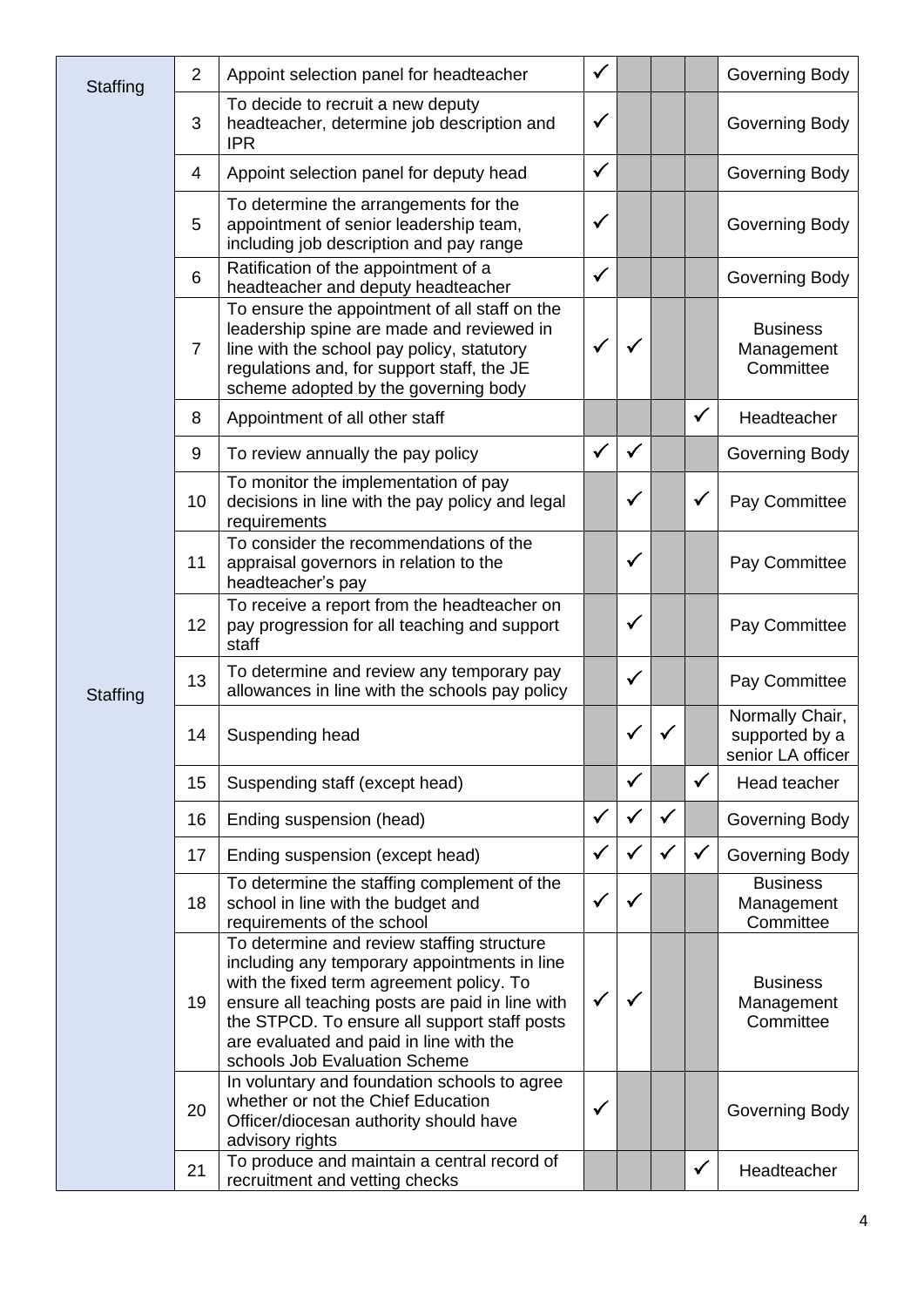|            | 22             | To ensure an up to date central record of<br>recruitment and vetting checks is kept in line<br>with statutory requirements                                                                                           | $\checkmark$ | ✓            | $\checkmark$ |              | Governing Body                                            |
|------------|----------------|----------------------------------------------------------------------------------------------------------------------------------------------------------------------------------------------------------------------|--------------|--------------|--------------|--------------|-----------------------------------------------------------|
|            | 23             | Establish and review HR policies and<br>procedures for addressing staff matters<br>including discipline, conduct and grievance,<br>capability and absence management                                                 | $\checkmark$ | ✓            |              |              | Governing Body                                            |
|            | 24             | To hear appeals made by staff in relation to<br>all staffing matters and to ensure that any<br>hearing or appeal panels set up to consider<br>staffing matters are properly convened                                 | $\checkmark$ | ✓            |              |              | Governing Body                                            |
| Staffing   | 25             | To make recommendations on dismissal and<br>consider dismissal payments/early retirement<br>(seek advice from the LA for community<br>schools)                                                                       | $\checkmark$ | ✓            |              |              | Governing Body                                            |
|            | 26             | Dismissal of headteacher                                                                                                                                                                                             |              | $\checkmark$ |              |              | Committee plus<br>hearing/appeal<br>panel                 |
|            | 27             | Dismissal of other staff                                                                                                                                                                                             |              |              |              | $\checkmark$ | Headteacher<br>(plus hearing/<br>appeal panel)            |
|            | 1              | Ensure National Curriculum (NC) taught to all<br>pupils                                                                                                                                                              | $\checkmark$ | $\checkmark$ |              | $\checkmark$ | Curriculum and<br><b>Student</b><br>progress<br>Committee |
|            | $\overline{2}$ | To comply with the requirements of the<br><b>Ofsted Inspection Framework</b>                                                                                                                                         | $\checkmark$ | $\checkmark$ |              | √            | Curriculum and<br><b>Student</b><br>progress<br>Committee |
|            | 3              | To consider in detail any inspection report<br>made by Ofsted or the LA                                                                                                                                              | $\checkmark$ | $\checkmark$ | $\checkmark$ | √            | Governing Body                                            |
|            | 4              | To ensure that recommendations following an<br>Ofsted inspection are incorporated into the<br><b>SIP</b>                                                                                                             | $\checkmark$ | ✓            |              | $\checkmark$ | Curriculum and<br><b>Student</b><br>progress<br>Committee |
| Curriculum | 5              | To approve and monitor the school<br>improvement plan                                                                                                                                                                | $\checkmark$ | $\checkmark$ |              |              | Curriculum and<br><b>Student</b><br>progress<br>Committee |
|            | 6              | To be involved in the formulation and review<br>of school self-evaluation                                                                                                                                            | $\checkmark$ | $\checkmark$ |              | $\checkmark$ | Curriculum and<br><b>Student</b><br>progress<br>Committee |
|            | $\overline{7}$ | To consider any disapplication for pupil(s)                                                                                                                                                                          |              |              |              | $\checkmark$ | Headteacher                                               |
|            | 8              | To monitor the standards of teaching and<br>attainment                                                                                                                                                               |              |              |              | $\checkmark$ | Headteacher                                               |
|            | 9              | To decide which subject options should be<br>taught having regard to resources, and<br>implement provision for flexibility in the<br>curriculum (including activities outside school<br>day)                         | $\checkmark$ | $\checkmark$ |              | $\checkmark$ | Curriculum and<br><b>Student</b><br>progress<br>Committee |
|            | 10             | Establish and review an RSE policy (including<br>in primary schools where the GB must decide<br>whether to teach sex education) and ensure<br>that parents are informed of their right to<br>withdraw their children |              |              |              | $\checkmark$ | Headteacher                                               |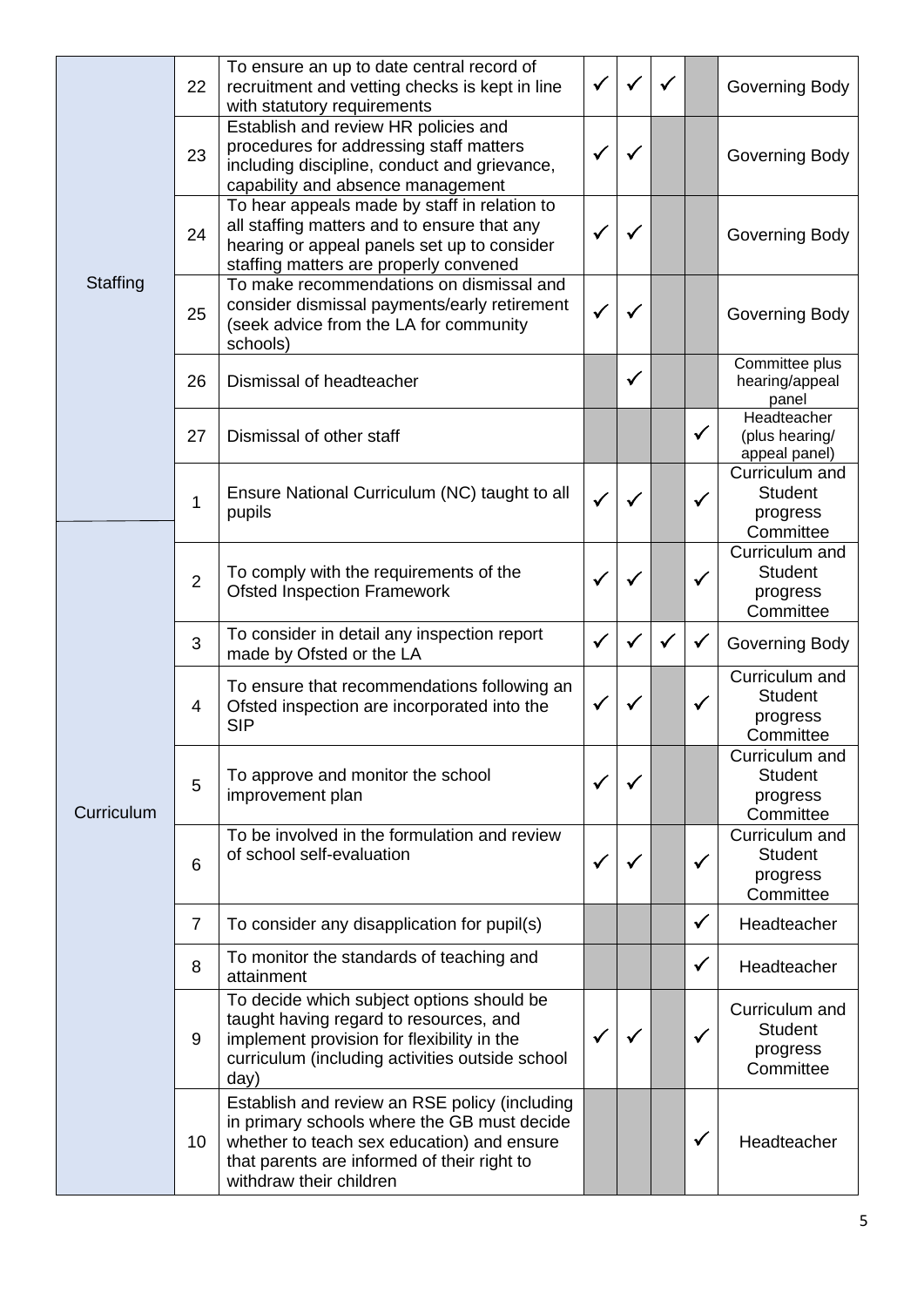|                                  | 11             | Provide clear advice, informed by statutory<br>guidance, on which a strategy for careers<br>advice and guidance can be based                                                                                                                                                 |              |              | ✓            | Headteacher                                                                          |
|----------------------------------|----------------|------------------------------------------------------------------------------------------------------------------------------------------------------------------------------------------------------------------------------------------------------------------------------|--------------|--------------|--------------|--------------------------------------------------------------------------------------|
|                                  | 12             | To prohibit political indoctrination of pupils<br>and ensure a balanced treatment of political<br>issues                                                                                                                                                                     |              |              | $\checkmark$ | Headteacher                                                                          |
|                                  | 13             | To ensure the curriculum complies with the<br><b>Equality Act legislation</b>                                                                                                                                                                                                |              |              | $\checkmark$ | Headteacher                                                                          |
| Curriculum                       | 14             | Responsibility for ensuring that provision of<br>religious education (RE) meets statutory<br>requirements and/or the requirements of any<br>trust deed                                                                                                                       | $\checkmark$ | $\checkmark$ | $\checkmark$ | Curriculum and<br><b>Student</b><br>progress<br>Committee                            |
|                                  | 15             | To ensure that all pupils take part in a daily<br>act of collective worship in line with statutory<br>requirements                                                                                                                                                           |              |              | $\checkmark$ | Headteacher                                                                          |
|                                  | 16             | To set and monitor targets for pupil<br>achievement                                                                                                                                                                                                                          |              |              | $\checkmark$ | Headteacher                                                                          |
|                                  | 17             | To receive and monitor pupil achievement<br>against set targets                                                                                                                                                                                                              | $\checkmark$ | $\checkmark$ |              | Curriculum and<br><b>Student</b><br>progress<br>Committee                            |
|                                  | 1              | To consider activities to be offered and<br>ensure the effective delivery of activities<br>provided                                                                                                                                                                          | $\checkmark$ |              |              | Governing Body                                                                       |
| Extra-<br>curricular             | $\overline{2}$ | To put into place and monitor the<br>effectiveness and financial sustainability of<br>the additional services provided                                                                                                                                                       |              |              | $\checkmark$ | Headteacher                                                                          |
| provision                        | 3              | To decide whether to stop providing additional<br>activities                                                                                                                                                                                                                 | $\checkmark$ | $\checkmark$ | $\checkmark$ | Curriculum and<br><b>Student</b><br>progress<br>Committee                            |
|                                  | 1              | To adopt and review teacher appraisal policy                                                                                                                                                                                                                                 | $\checkmark$ | $\checkmark$ |              | Governing Body                                                                       |
|                                  | $\overline{2}$ | To appoint the panel to carry out the appraisal<br>of the head teacher                                                                                                                                                                                                       | $\checkmark$ |              |              | Governing Body                                                                       |
|                                  | 3              | To appoint an external adviser to support the<br>appraisal governors in conducting the<br>headteacher's appraisal process                                                                                                                                                    | $\checkmark$ |              |              | Governing Body                                                                       |
| Performance<br>management        | $\overline{4}$ | To appoint a QA governor to carry out the QA<br>of the headteacher appraisal process                                                                                                                                                                                         | $\checkmark$ |              |              | Governing Body                                                                       |
|                                  | 5              | To conduct the annual appraisal of the<br>headteacher with the assistance of the<br>external adviser                                                                                                                                                                         |              | $\checkmark$ |              | Appointed<br>appraisal<br>governors who<br>report to the<br>appropriate<br>committee |
|                                  | 6              | To carry out appraisal of other teachers (or<br>delegate to line managers in the school)                                                                                                                                                                                     |              |              | $\checkmark$ | Headteacher                                                                          |
| Discipline/<br><b>Exclusions</b> | 1              | To review all permanent exclusions and fixed<br>term exclusions where the pupil is either<br>excluded for more than 15 days in total in a<br>term or would lose the opportunity to sit a<br>public examination (Can be delegated to<br>chair/vice-chair in cases of urgency) |              | ✓            |              | <b>Pupil Discipline</b><br>Committee                                                 |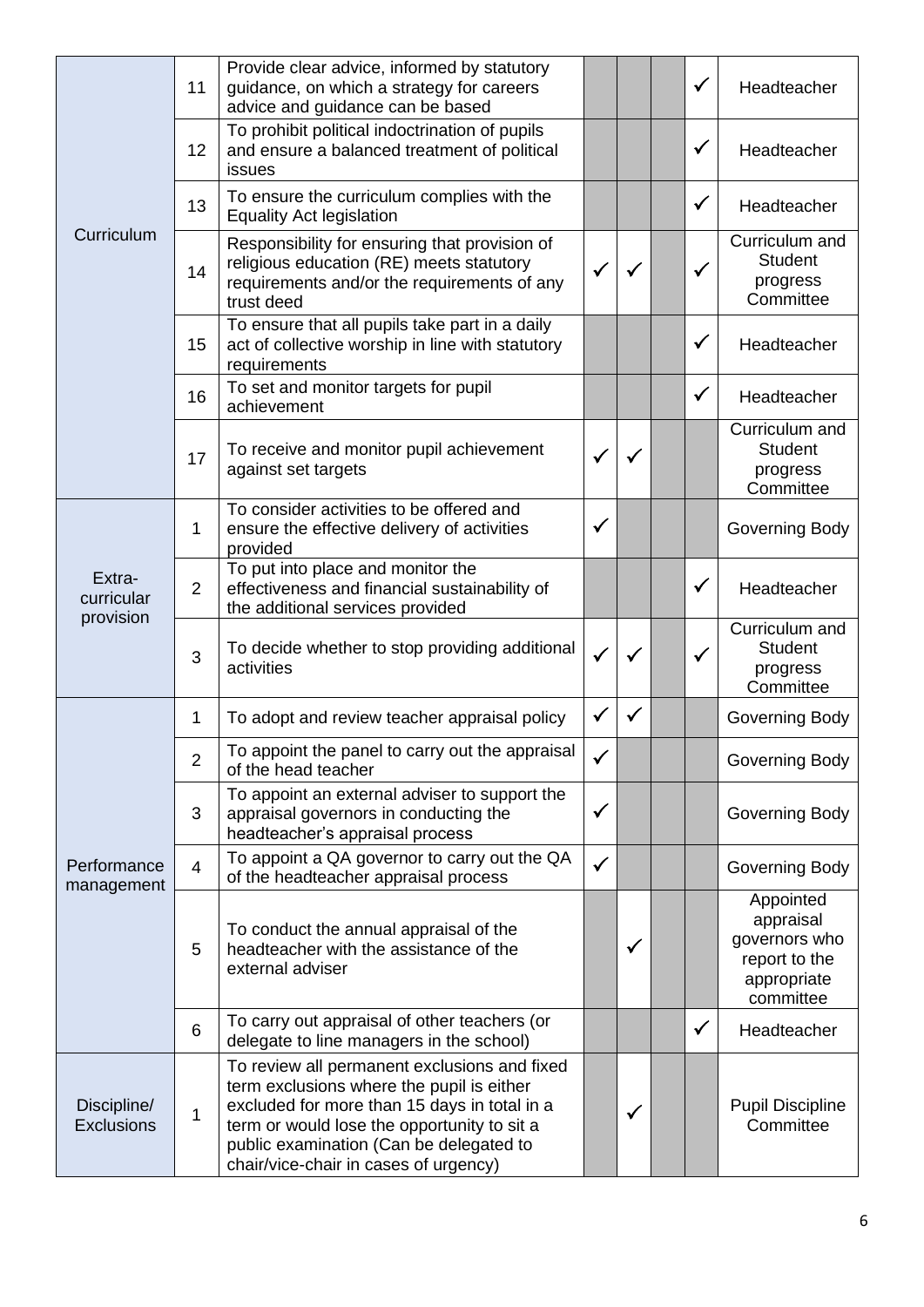|            | $\overline{2}$                                                                                                   | To appoint a clerk to the Discipline Committee<br>(who is not a governor or the headteacher)                                                                                                                                                                                                                                                                                     | $\checkmark$ |              |  |              | Governing Body                                            |  |  |  |
|------------|------------------------------------------------------------------------------------------------------------------|----------------------------------------------------------------------------------------------------------------------------------------------------------------------------------------------------------------------------------------------------------------------------------------------------------------------------------------------------------------------------------|--------------|--------------|--|--------------|-----------------------------------------------------------|--|--|--|
|            | 3                                                                                                                | Ensure compliance with the exclusions<br>related provisions of the Education &<br>Inspections Act 2006                                                                                                                                                                                                                                                                           |              |              |  |              | Curriculum and<br><b>Student</b><br>progress<br>Committee |  |  |  |
|            | $\overline{4}$                                                                                                   | To implement the behaviour policy, anti-<br>bullying policy and peer on peer abuse policy<br>(inclusive of sexual violence and sexual<br>harm).                                                                                                                                                                                                                                  |              |              |  | $\checkmark$ | Headteacher                                               |  |  |  |
|            | 5                                                                                                                | To annually review the behaviour policy and<br>receive regular reports on the use of<br>exclusion in school in comparison with local<br>and national data                                                                                                                                                                                                                        | $\checkmark$ | $\checkmark$ |  |              | Curriculum and<br><b>Student</b><br>progress<br>Committee |  |  |  |
|            | 1                                                                                                                | To annually determine admission<br>arrangements by 28 February every year<br>even if there is no change ensuring all<br>appropriate bodies are notified. Publish a<br>copy of the determined arrangements on the<br>school website and send to the local authority<br>by 15th March (VA and foundation schools)                                                                  | $\checkmark$ |              |  |              | Governing Body                                            |  |  |  |
|            | $\overline{2}$                                                                                                   | To consider annually the LA consultation on<br>admission arrangements                                                                                                                                                                                                                                                                                                            | $\checkmark$ |              |  |              | Governing Body                                            |  |  |  |
|            | 3                                                                                                                | To implement the LA's admission<br>arrangements including the coordinated<br>admissions scheme                                                                                                                                                                                                                                                                                   |              |              |  | $\checkmark$ | Headteacher                                               |  |  |  |
|            | VA and foundation schools<br>Governing bodies of VA and foundation schools must establish a dedicated admissions |                                                                                                                                                                                                                                                                                                                                                                                  |              |              |  |              |                                                           |  |  |  |
| Admissions |                                                                                                                  | committee to allocate places, where they choose to delegate authority to committee level                                                                                                                                                                                                                                                                                         |              |              |  |              |                                                           |  |  |  |
|            | 4                                                                                                                | To carry out statutory consultation when<br>changes are proposed to admission<br>arrangements, as outlined in the School<br>Admissions Code (paragraphs 1.42 - 1.45).<br>This includes catchment areas<br>supplementary information forms and 6th<br>form arrangements where relevant or where<br>the school has not consulted on their<br>arrangements in the last seven years. |              | $\checkmark$ |  |              | Governing Body                                            |  |  |  |
|            | 5                                                                                                                | To consult with the Local Authority on<br>variations to the admissions number                                                                                                                                                                                                                                                                                                    | $\checkmark$ |              |  | $\checkmark$ | Governing Body                                            |  |  |  |
|            | $6\phantom{1}6$                                                                                                  | To verify and rank admission applications<br>against the school's admission<br>oversubscription criteria according to the<br>Local Authority's co-ordinated scheme                                                                                                                                                                                                               | $\checkmark$ | $\checkmark$ |  |              | Governing Body                                            |  |  |  |
|            | $\overline{7}$                                                                                                   | To notify the Local Authority of applications<br>and outcomes for in-year applications (for<br>schools not participating in the Local<br>Authority's non-statutory co-ordinated in-year<br>scheme)                                                                                                                                                                               | $\checkmark$ | ✓            |  |              | Curriculum and<br><b>Student</b><br>progress<br>Committee |  |  |  |
|            | 8                                                                                                                | To establish and publish an admissions<br>appeal timetable                                                                                                                                                                                                                                                                                                                       |              | $\checkmark$ |  | $\checkmark$ | Head teacher                                              |  |  |  |
|            | 9                                                                                                                | To attend admissions appeals as necessary<br>(presenting school's case)                                                                                                                                                                                                                                                                                                          |              |              |  | $\checkmark$ | Head teacher                                              |  |  |  |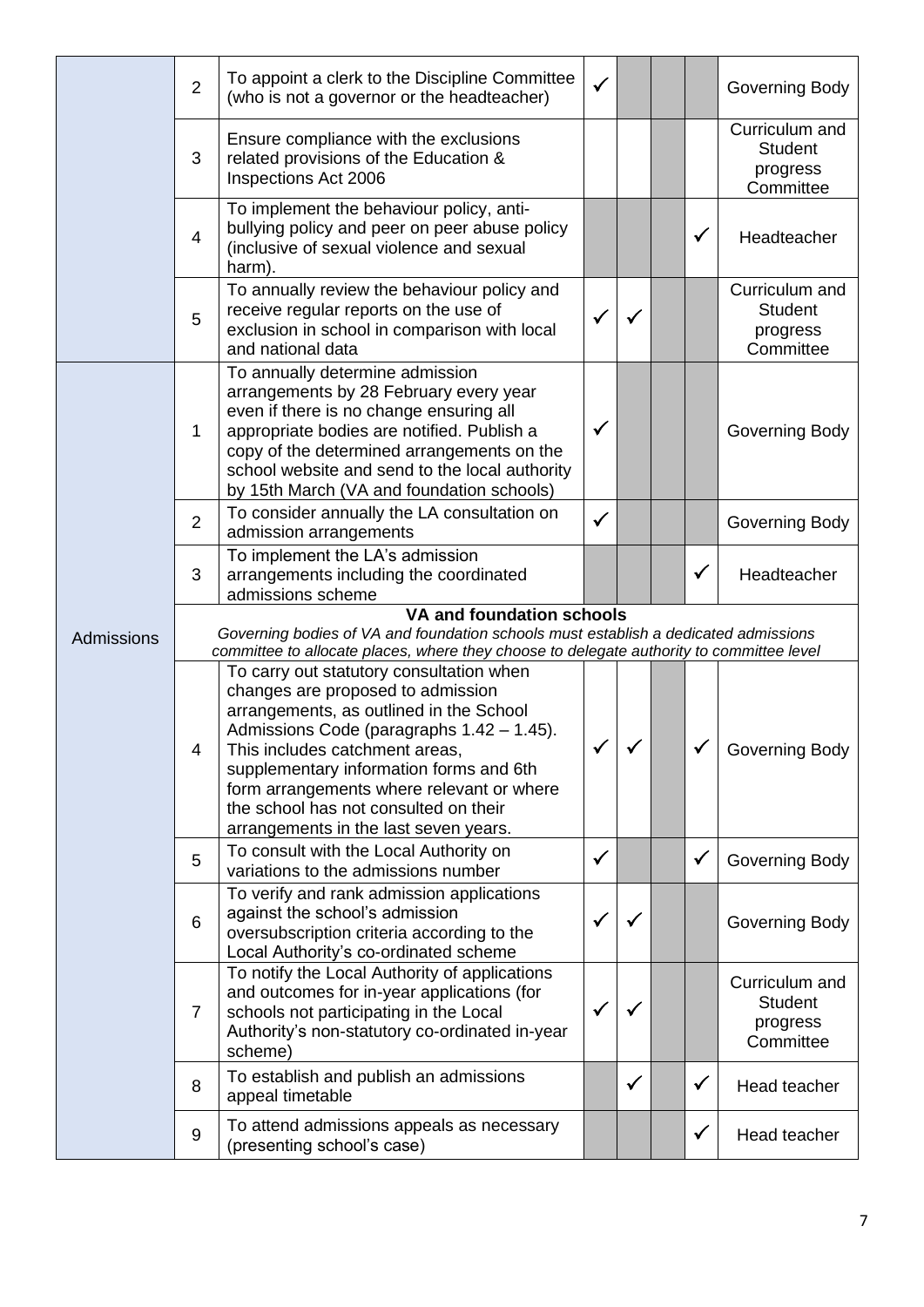|                         | 10                     | To appeal against LA directions to admit<br>pupil(s) (voluntary, foundation and special<br>schools; also, community and VC schools<br>where LA is the admissions authority)                                |              | ✓            |  |              | Curriculum and<br><b>Student</b><br>progress<br>Committee |  |  |  |  |
|-------------------------|------------------------|------------------------------------------------------------------------------------------------------------------------------------------------------------------------------------------------------------|--------------|--------------|--|--------------|-----------------------------------------------------------|--|--|--|--|
|                         | <b>Special schools</b> |                                                                                                                                                                                                            |              |              |  |              |                                                           |  |  |  |  |
|                         | 11                     | To establish an admissions policy (where<br>pupils do not have a statement) acting with<br>the Local Authority                                                                                             | $\checkmark$ |              |  |              | N/A                                                       |  |  |  |  |
|                         | 12                     | To establish an admissions policy (where<br>pupils have statements) - for Local Authority<br>after consultation with the governing body                                                                    | $\checkmark$ |              |  |              |                                                           |  |  |  |  |
|                         | 1                      | To determine insurance arrangements - GB<br>to seek advice from LA, diocese or trustees<br>where appropriate                                                                                               | $\checkmark$ |              |  |              | Governing Body                                            |  |  |  |  |
| Premises &<br>Insurance | $\overline{2}$         | Procuring building maintenance works in<br>accordance with the school's delegated and<br>devolved responsibilities (see LA property<br>handbook) and developing a properly funded<br>site maintenance plan |              |              |  | $\checkmark$ | Headteacher                                               |  |  |  |  |
|                         | 3                      | To establish a lettings policy                                                                                                                                                                             | $\checkmark$ | $\checkmark$ |  |              | <b>Business</b><br>Management<br>Committee                |  |  |  |  |
|                         | 1                      | To ensure a health and safety policy and<br>procedures are in place                                                                                                                                        | $\checkmark$ | $\checkmark$ |  |              | <b>Business</b><br>Management<br>Committee                |  |  |  |  |
| Health &                | $\overline{2}$         | To ensure that health and safety regulations<br>are followed                                                                                                                                               |              |              |  | $\checkmark$ | Headteacher                                               |  |  |  |  |
| Safety                  | 3                      | To monitor the use and suitability of the<br>premises in relation to the above                                                                                                                             |              |              |  | $\checkmark$ | Headteacher                                               |  |  |  |  |
|                         | $\overline{4}$         | To monitor the arrangements of school visits/<br>residentials                                                                                                                                              | $\checkmark$ | $\checkmark$ |  | $\checkmark$ | Curriculum and<br><b>Student</b><br>progress<br>Committee |  |  |  |  |
|                         | 1                      | To consider the alteration, discontinuation or<br>change of category of maintained schools<br>(must be confirmed by governing body)                                                                        | $\checkmark$ | $\checkmark$ |  | $\checkmark$ | Governing Body                                            |  |  |  |  |
|                         | $\overline{2}$         | To ensure publication of proposals to change<br>category of school                                                                                                                                         | $\checkmark$ | $\checkmark$ |  |              | Governing Body                                            |  |  |  |  |
|                         | 3                      | To decide whether to convert to academy<br>status                                                                                                                                                          | $\checkmark$ |              |  |              | Governing Body                                            |  |  |  |  |
| School                  | $\overline{4}$         | Propose to alter voluntary foundation or<br>foundation special school                                                                                                                                      | $\checkmark$ |              |  |              | Governing Body                                            |  |  |  |  |
| Organisation            | 5                      | Propose to discontinue voluntary foundation<br>or foundation special school                                                                                                                                | $\checkmark$ |              |  |              | Governing Body                                            |  |  |  |  |
|                         | 6                      | To agree school session times (taking into<br>account recommended minimum weekly<br>lesson time)                                                                                                           | $\checkmark$ |              |  |              | Governing Body                                            |  |  |  |  |
|                         | $\overline{7}$         | To ensure that the school meets for 380<br>sessions in a school year                                                                                                                                       | $\checkmark$ |              |  |              | Governing Body                                            |  |  |  |  |
|                         | 8                      | To ensure that school lunch nutritional<br>standards are met                                                                                                                                               |              |              |  | $\checkmark$ | Headteacher                                               |  |  |  |  |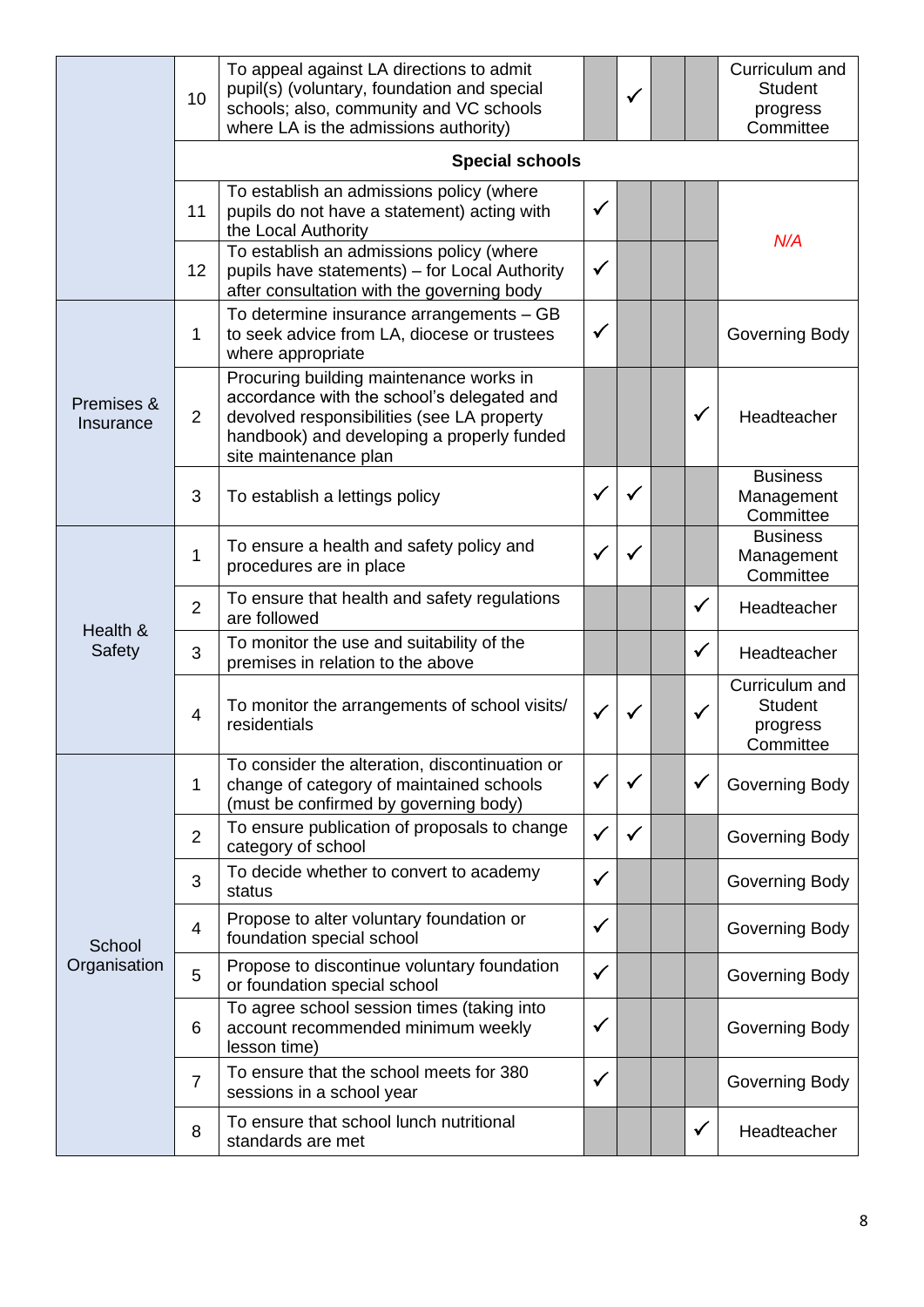|                                  | 9              | To establish a data protection policy and<br>review it at least every two years and register<br>with the Information Commissioner's Office                                      |              | $\checkmark$ | $\checkmark$ | <b>Business</b><br>Management<br>Committee                |
|----------------------------------|----------------|---------------------------------------------------------------------------------------------------------------------------------------------------------------------------------|--------------|--------------|--------------|-----------------------------------------------------------|
|                                  | 10             | Maintain a register of pupil attendance                                                                                                                                         |              |              | $\checkmark$ | Headteacher                                               |
|                                  | 11             | To monitor and review pupil attendance                                                                                                                                          | $\checkmark$ | ✓            |              | Curriculum and<br><b>Student</b><br>progress<br>Committee |
|                                  | 12             | To ensure provision of free meals to those<br>pupils meeting the criteria, including Universal<br>Infant Free School Meals (if applicable)                                      |              |              | $\checkmark$ | Headteacher                                               |
|                                  | 1              | To determine whether to publish a home-<br>school agreement (no longer a statutory<br>requirement)                                                                              | $\checkmark$ | $\checkmark$ | $\checkmark$ | Curriculum and<br><b>Student</b><br>progress<br>Committee |
| Information<br>for Parents       | $\overline{2}$ | Overall responsibility for ensuring that<br>statutory requirements for information<br>published on the school website, including<br>details of governance arrangements, are met | $\checkmark$ |              |              | Governing Body                                            |
|                                  | 3              | To establish, publish and review a complaints<br>procedure                                                                                                                      | $\checkmark$ | ✓            |              | Governing Body                                            |
|                                  | 4              | To establish and publish a Freedom of<br>Information scheme and ensure the school<br>complies with it                                                                           | $\checkmark$ | $\checkmark$ | $\checkmark$ | <b>Business</b><br>Management<br>Committee                |
|                                  | 1              | Ensure focus on three core strategic functions                                                                                                                                  | $\checkmark$ |              |              | Governing Body                                            |
|                                  | $\overline{2}$ | To draw up an instrument of government and<br>any amendments thereafter                                                                                                         | $\checkmark$ |              |              | Governing Body                                            |
|                                  | 3              | To appoint (and remove) the chair and vice-<br>chair of a permanent or a temporary<br>governing body                                                                            | $\checkmark$ |              |              | Governing Body                                            |
|                                  | 4              | To appoint and dismiss the clerk to governors<br>and clerk to each committee                                                                                                    | $\checkmark$ |              |              | Governing Body                                            |
|                                  | 5              | To appoint or remove community/co-opted,<br>partnership, any appointed parent, any<br>sponsor governors and associate members                                                   | $\checkmark$ |              |              | Governing Body                                            |
|                                  | 6              | To appoint local authority governors                                                                                                                                            | $\checkmark$ |              |              | Governing Body                                            |
|                                  | $\overline{7}$ | To suspend any governor                                                                                                                                                         | $\checkmark$ |              |              | Governing Body                                            |
|                                  | 8              | To establish, publish and oversee the<br>maintenance of a register of governors'<br>business and pecuniary interests                                                            | $\checkmark$ | $\checkmark$ |              | <b>Business</b><br>Management<br>Committee                |
|                                  | 9              | To set the structure and remit of the<br>governing body and any committees including<br>governor appointment details, term of office<br>and attendance record                   | $\checkmark$ |              |              | Governing Body                                            |
| GB roles,                        | 10             | To decide on additional attendance at full<br>governing body meetings                                                                                                           | $\checkmark$ |              |              | Governing Body                                            |
| procedures<br>and<br>development | 11             | To appoint link or designated governors e.g.<br>appraisal, safeguarding, complaints                                                                                             | $\checkmark$ |              |              | Governing Body                                            |
|                                  | 12             | To publish the structure and remit of the<br>governing body and any committees including                                                                                        |              |              | $\checkmark$ | Headteacher                                               |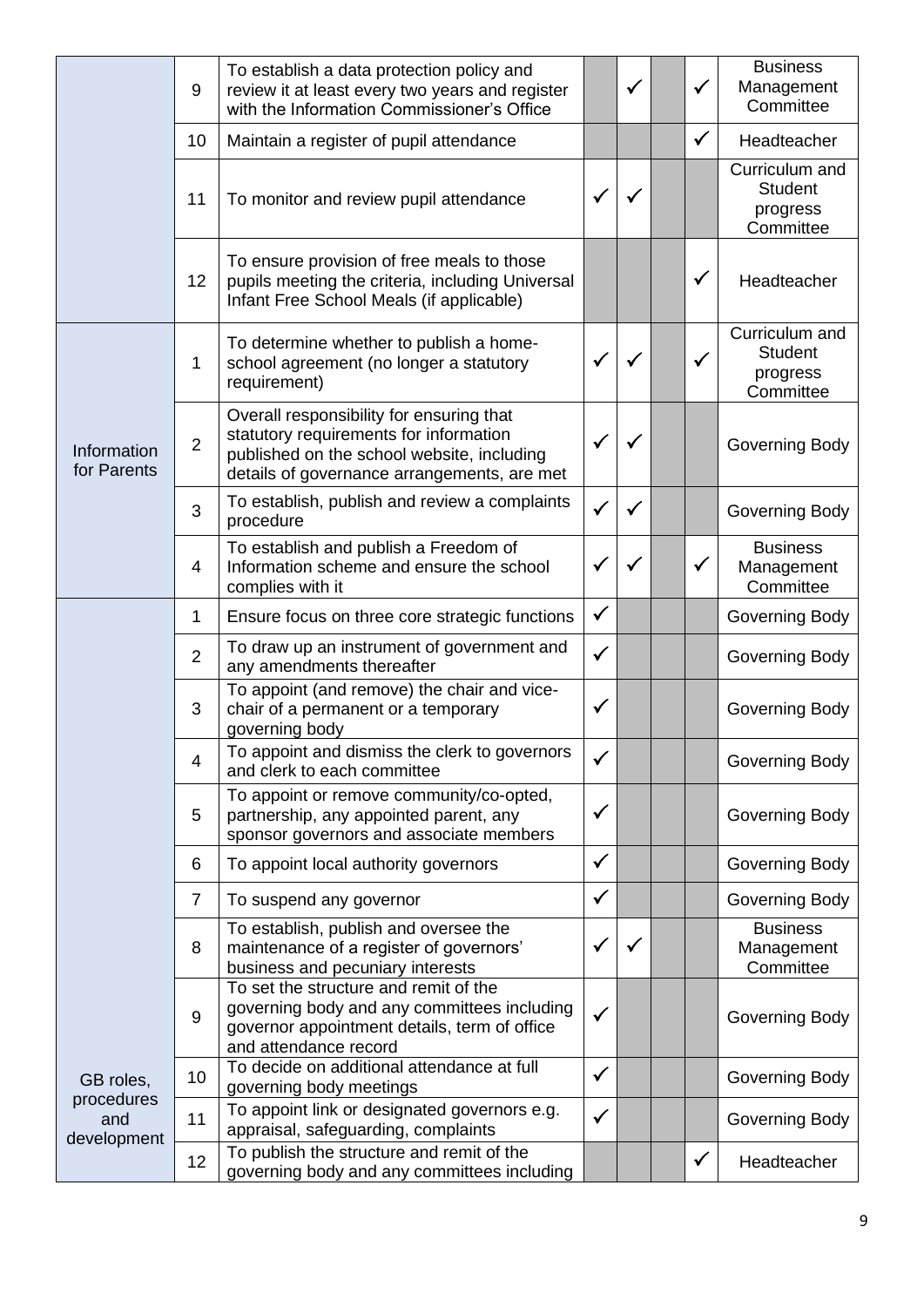|               |                | governor appointment details, term of office<br>and attendance record                                                                                                               |              |              |              |              |                                                           |
|---------------|----------------|-------------------------------------------------------------------------------------------------------------------------------------------------------------------------------------|--------------|--------------|--------------|--------------|-----------------------------------------------------------|
|               | 13             | To submit governor information to the DfE<br>database of governors via GIAS                                                                                                         |              |              |              | $\checkmark$ | Headteacher                                               |
|               | 14             | To determine whether or not to pay governor<br>allowances for out of pocket expenses                                                                                                | $\checkmark$ |              |              |              | Governing Body                                            |
|               | 15             | To establish and monitor a governors'<br>expenses scheme                                                                                                                            | $\checkmark$ | $\checkmark$ |              |              | <b>Business</b><br>Management<br>Committee                |
|               | 16             | To consider whether or not to exercise<br>delegation of functions to individuals or<br>committees                                                                                   | $\checkmark$ |              |              |              | Governing Body                                            |
|               | 17             | To determine voting rights for associate<br>members on committees                                                                                                                   | $\checkmark$ |              |              |              | Governing Body                                            |
|               | 18             | To decide the arrangements for full governing<br>body meetings (legal minimum three per year)                                                                                       | $\checkmark$ |              |              |              | Governing Body                                            |
|               | 19             | To regulate the GB procedures (where not set<br>out in law)                                                                                                                         | $\checkmark$ |              |              |              | Governing Body                                            |
|               | 20             | To agree governor induction and training<br>programme                                                                                                                               | $\checkmark$ | $\checkmark$ | $\checkmark$ |              | Governing Body                                            |
|               | 21             | To annually review progress against strategic<br>plan and evaluate governing body<br>performance                                                                                    | $\checkmark$ |              |              |              | Governing Body                                            |
|               | 22             | To approve new policies or amendments to<br>policies                                                                                                                                | $\checkmark$ | $\checkmark$ |              |              | Governing Body                                            |
| Formal        | 1              | To consider forming/joining/leaving a group of<br>schools                                                                                                                           | $\checkmark$ |              |              |              | Governing Body                                            |
| collaboration | $\overline{2}$ | To consider requests from other schools to<br>join                                                                                                                                  | $\checkmark$ |              |              |              | Governing Body                                            |
| Academies     | 1              | To consider approach and time scale to<br>academy conversion                                                                                                                        | $\checkmark$ | $\checkmark$ |              |              | Governing Body                                            |
|               | $\overline{2}$ | To consider forming or joining an existing<br>Multi-academy-trust (MAT)                                                                                                             | $\checkmark$ |              |              |              | Governing Body                                            |
|               | 1              | To consider forming a federation or<br>joining/leaving an existing federation                                                                                                       | $\checkmark$ |              |              |              | Governing Body                                            |
| Federations   | $\overline{2}$ | To consider requests from other schools to<br>join the federation                                                                                                                   | $\checkmark$ |              |              |              | Governing Body                                            |
|               | 3              | Review of structure including any subsequent<br>conversion to MAT status                                                                                                            | $\checkmark$ |              |              |              | Governing Body                                            |
|               | 1              | To establish and approve a special<br>educational needs (SEN) policy                                                                                                                | $\checkmark$ |              |              |              | Governing Body                                            |
| Inclusion and | $\overline{2}$ | To publish and update at least annually a<br>SEN information report (meeting<br>requirements set out in the Special<br><b>Educational Needs and Disability Regulations</b><br>2014) | $\checkmark$ | $\checkmark$ |              | $\checkmark$ | Curriculum and<br><b>Student</b><br>progress<br>Committee |
| equality      | 3              | To designate a qualified teacher to be<br>responsible for co-ordinating SEN provision<br>(the SEN co-ordinator or SENCO)                                                            |              |              |              | $\checkmark$ | Headteacher                                               |
|               | $\overline{4}$ | To appoint a designated teacher for looked-<br>after children                                                                                                                       |              |              |              | $\checkmark$ | Headteacher                                               |
|               | 5              | To establish an accessibility plan and review<br>it every three years                                                                                                               | $\checkmark$ |              |              | $\checkmark$ | Governing Body                                            |